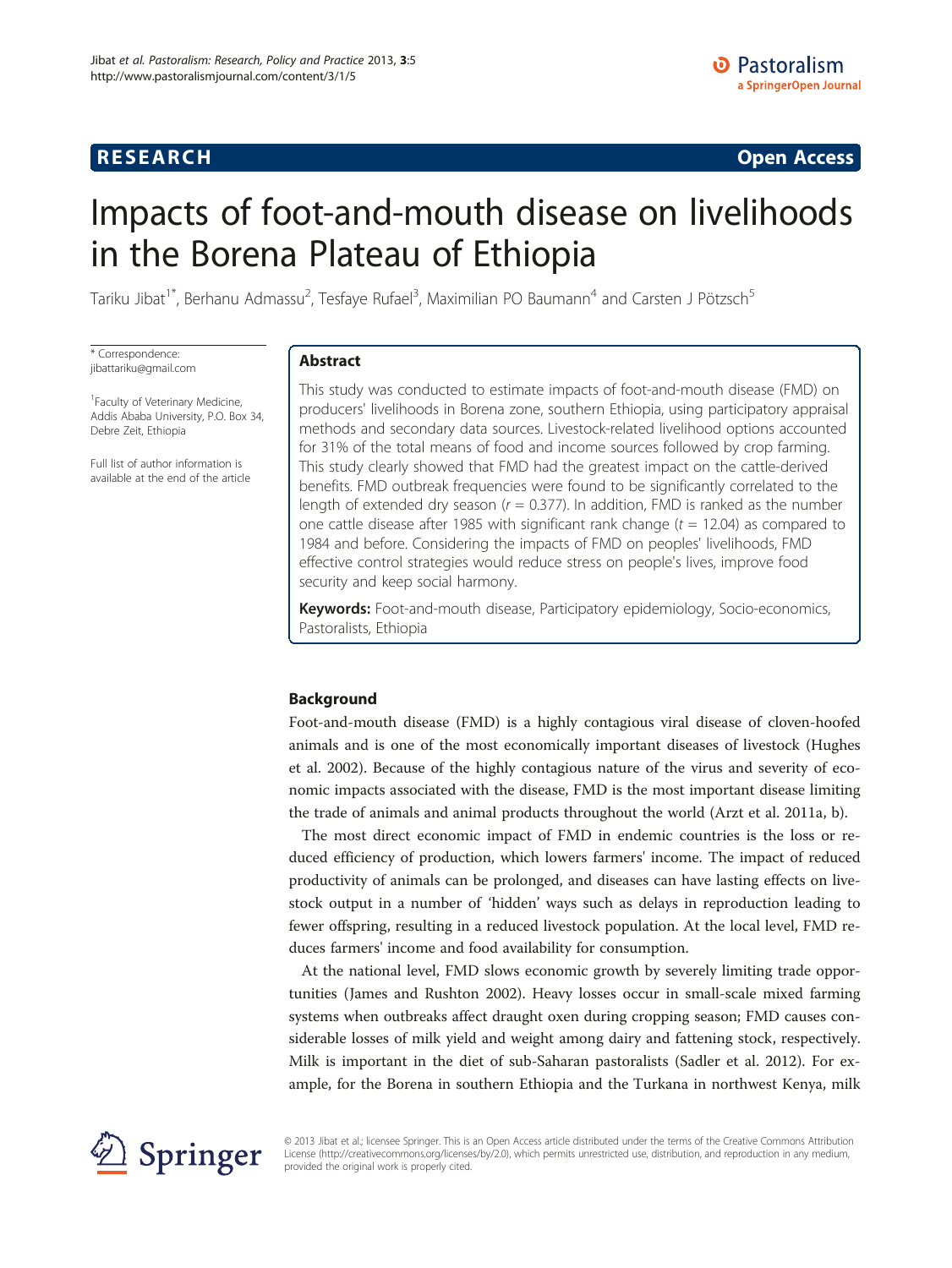accounts for 55% and 62% of their diet, respectively (Cossins and Upton [1987](#page-9-0)). At household level, milk is particularly an important food for pastoralists' children (Coppock [1994;](#page-9-0) Fielding et al. [2000\)](#page-9-0).

FMD's role in contributing to the suffering and death of livestock, particularly when affected during periods of drought or at an early age by limiting their access to feed and water, can be significant. Furthermore, the FMD status of a country is an important determinant of international trade in livestock products, and the existence of FMD is an effective barrier from the markets with the highest prices for these products. It also causes significant losses in agriculture and tourism due to restriction on human movement (MOARD [2006](#page-9-0)).

FMD is characterized by fever, profuse salivation, vesicles in the mouth and on the feet and a drastic reduction in milk production; sudden death in young stock may occur (Radostits et al. [2006\)](#page-10-0). A sequel to FMD frequently described in African cattle is the complex of clinical signs referred to as 'heat-intolerance syndrome' (HIS). The condition is characterized by intolerance to heat, and affected animals show pronounced panting, increased body temperature and pulse rate during hot weather, and abnormal hair growth (Catley et al. [2004](#page-9-0); Barasa et al. [2008](#page-9-0); Arzt et al. [2011a, b](#page-9-0)).

Seroprevalences for FMD virus-specific antibodies in pastoralist cattle of various ages were estimated as follows: 9% in Orma herds in Kenya, 9.5% in Maasai and Sukuma herds in Tanzania (Catley et al. [2004\)](#page-9-0) and 15.8% in South Sudan (Barasa et al. [2008\)](#page-9-0). In Borena of Ethiopia, 21% (Rufael et al. [2008](#page-10-0)) and 53.6% (Mekonnen et al. [2011\)](#page-9-0) seroprevalence was noted for the sub-types A, O, SAT 1, SAT 2 and SAT 3. There is no organized FMD control strategy in Ethiopia except sporadic cattle herd vaccination usually after outbreaks. In the Borena region FMD is a disease that is left without intervention and has been occurring with increasing frequency. The main objective of this study was to describe the livelihood of pastoralists in Borena zone and the impact of FMD and other cattle diseases on it.

#### Study area

The study was conducted in two districts of Borena zone, namely Arero and Miyo, in the southern part of Ethiopia from February to September 2011. The arid and semiarid agro-climatic characteristics of the region signify the importance of pastoralism as the most important source of livelihood.

The area is less endowed with moisture-retaining soil for crop-based livelihood, except for some places in the valley bottoms (Coppock [1994\)](#page-9-0). The area is sparsely populated and is characterized by rain deficits, resulting in water shortages that reduce its livestock production potential. In addition to livestock's contribution to the overall food needs, it has a paramount importance in generating cash income for pastoral households. The Borena zone borders the Republic of Kenya to the south, the Somali Regional State to the east, the Southern Nation and Nationalities Regional State to the west and the Gujji Zone of Oromia Regional State to the north. The two districts were selected from the existing 13 districts of the zone based on the most recent FMD outbreak history and relative lack of studied information. From each selected district, five pastoral associations were randomly selected. From each pastoral association, about 12 to 15 people were selected for the participatory appraisal as 'informants/discussants' and 6 as key informants.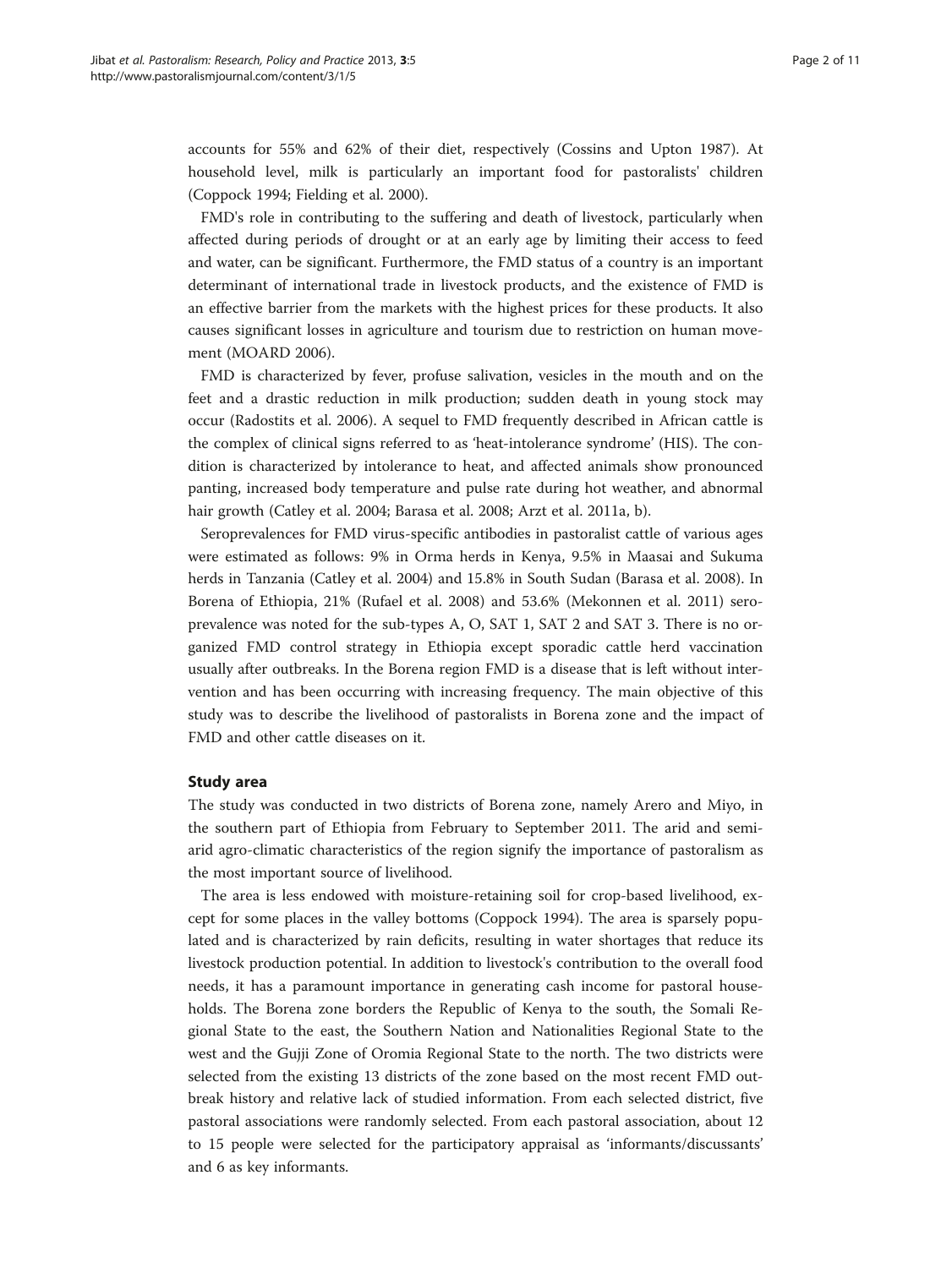#### **Methods**

A series of preparatory activities were undertaken before the study commenced. These involved a preliminary meeting held with local administration officials and participants to introduce and explain the objectives of the study emphasizing the livelihood impact and losses. The principles and methods of participatory appraisal described by Catley ([2005](#page-9-0)) and Catley and Admassu [\(2003\)](#page-9-0) were used to generate information on the livelihood impact of livestock diseases and the severity of FMD. The participatory appraisal methods used in the study included focus group discussion, semi-structured interview, simple scoring and pair-wise ranking, matrix scoring, proportional piling and seasonal calendar. The validity of the results was assured by triangulation (Catley [2005\)](#page-9-0).

Simple and pair-wise ranking and comparisons were done by asking informant groups to list and rank cattle diseases that affect their herds, compare these diseases in pairs and decide which were the most important. These ranks were compared for significant differences across time. Matrix scoring was used to validate qualitatively herders' diagnosing ability to differentiate FMD from other cattle diseases based on clinical signs and indicators of the diseases. These were compared to FMD signs and indicators listed in reference textbooks like Radostits et al. [\(2006](#page-10-0)) and the Merck ([2010](#page-9-0)). To assess the socio-economic benefits of keeping cattle and losses due to priority diseases, the diseases were represented by objects along the top of a matrix illustrated by line drawings on the ground. The socio-economic benefit indicators were also illustrated by the line drawings and placed along the  $y$ -axis. A pile of 100 stones representing '100% benefit from cattle' were divided into different benefits in healthy cattle. Then, the benefit lost due to each disease was reduced from each benefit allocated to represent the relative reduction in benefit due to disease (Catley and Mohammed [1996;](#page-9-0) Barasa et al. [2008\)](#page-9-0). Proportional piling was used to gather information on livelihood means, sources of food, new disease cases and benefits derived during the past one year from cattle both with FMD and HIS.

Each group discussant was asked to remember key natural, social, economic and political events related to FMD outbreaks, long dry seasons, drought and tribal conflicts. Time periods were identified based on the Gada administration system of the Borena, i.e. Jaldessa liben (1960 to 1967), Goba Bule (1968 to 1975), Jilo Agaa (1976 to 1983), Boru Guyo (1984 to 1991) Boru Medha (1992 to 1999) and Liben Jeldessa (2000 to 2007). Each of these periods was rated for an FMD outbreak affecting the majority of susceptible and unvaccinated cattle in the area, length of long dry season, drought severity, as well as inter-clan and tribal conflict numbers and severity ranking from 1 to 4.

The responses related to climate were triangulated with unpublished data from the National Meteorology Agency of Ethiopia. The seasonal calendar technique was used to describe seasonal variations in the amount of rainfall, new FMD cases, calving season, cattle contact with wildlife and livelihood indicators such as milk availability, grain purchase, cattle movement and trade, and socio-cultural practices related to cattle.

The data collected were entered into a Microsoft Excel 2007 spreadsheet and analyzed using SPSS version 18 for descriptive statistics, Kendall's coefficient of concordance  $(W)$  and the independent t-test for correlations of different variables with FMD occurrence and comparison of disease ranks. The level of agreement among the scores of informant groups was assessed using Kendall's coefficient of concordance (W) (Siegel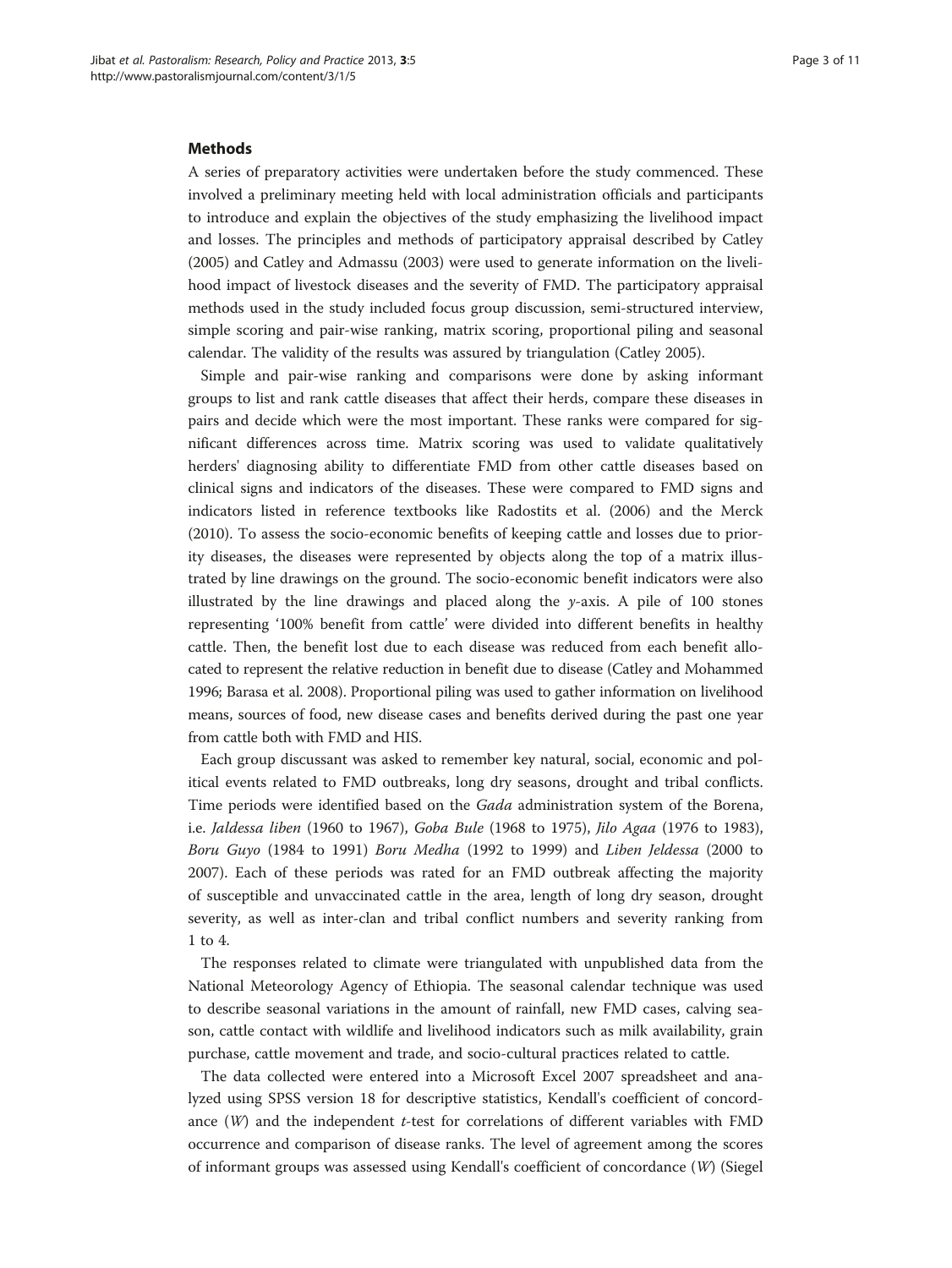and Castellan [1994\)](#page-10-0). Consequently, evidence of agreement between informant groups was categorized as 'weak', 'moderate' and 'strong' according to published guidelines on the interpretation of  $W$  and the  $P$  values assigned; agreement was termed 'weak' for  $W < 0.26$ ,  $P > 0.05$ ; 'moderate' for  $W = 0.26$  to 0.38,  $P < 0.05$  and 'strong' for  $W > 0.38$ ,  $P < 0.01$ . The Pearson correlation coefficient was used to establish quantitatively the relationship between FMD outbreaks and the variables long dry season, drought and conflict.

#### Results

#### Livelihood options and food sources for the Borena people

Livestock-related livelihood options accounted for about 32% of the total means of food, social and economic contributions, whereas farming, food aid and petty trade contributed 21%, 15% and 14%, respectively. In addition, mining, charcoal production and employment are also mentioned as means of living. Food sources analysis showed the contribution of livestock as the main source of food to households. Likewise, the most important food items consumed at household level are milk and butter accounting for 42%, grain 35%, meat 10%, vegetables and fruits 4% and others 9% (Figures 1 and [2\)](#page-4-0).

## Disease characterization by clinical signs

Based on simple and pair-wise ranking, six major cattle diseases and adverse conditions, i.e. FMD, contagious bovine pleuropneumonia, pasteurellosis, tick infestation, blackleg and HIS after FMD were identified. Strong agreement ( $W = 0.58$  to 0.94,  $P =$ 0.000) was observed among the informant groups for all disease indicators. All informant groups recognized FMD and HIS as the sequel of FMD as different cattle diseases called locally 'Hoyalee and 'Gaandilee, respectively. According to informants, the clinical signs and indicators of FMD were 'kissing sound', salivation, lameness/'footsore', mouth lesions and contagiousity whereas hair 'overgrowth', seeking shade and 'panting' are signs or indicators of HIS (after FMD) (Table [1](#page-5-0)). The allocation of different scores for FMD and HIS showed a clear understanding of the respective clinical signs.

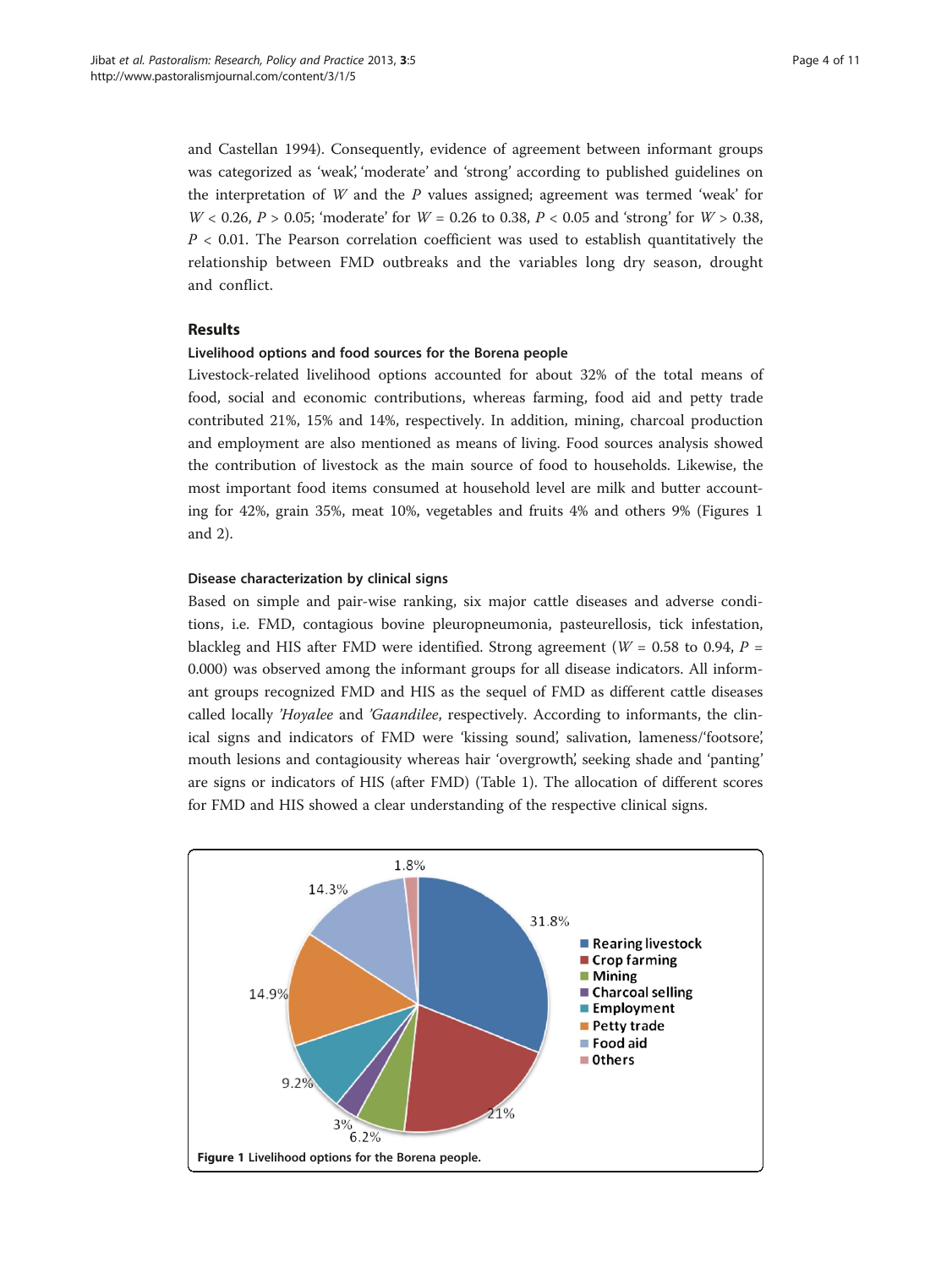<span id="page-4-0"></span>

#### Benefits lost due to major cattle diseases

As shown in Figure [3](#page-6-0), the overall benefit of cattle, cattle products and other benefits to pastoralists' livelihoods referred to as 'basic contribution' was reduced as a result of major cattle diseases. Unlike for other endemic conditions like pasteurellosis and tick infestation, FMD- and HIS-diseased cattle are not used for any social and cultural purposes like bride price that contributes 21% to the basic contribution/benefits of cattle. This represents the most important single impact of FMD on cattle-derived benefits; the opportunities for social and cultural practices are almost entirely lost when FMD outbreaks occur.

### Seasonal calendar

The seasonal calendar exercise (Figure [4\)](#page-6-0) demonstrated the variations in the amount of rainfall, new cases of FMD and other livelihood variables like grain and milk availability over the seasons of the year. Four distinct seasons were identified, namely Bonahagayaa, the long dry season from December to February; Ganna, the long rainy season from March to May; Adollessa, the short dry season from June to August and Hagayya, the short rainy season from September to November. Socio-cultural practices related to cattle, cattle trade and movement in search of pasture and water reach their highest peak in the short dry season followed by the long dry season which coincides with the highest numbers of new FMD cases during the year. The seasonal new FMD cases curve showed a reciprocal pattern compared to the seasonal amount of rainfall but no obvious correlation with the cattle-wildlife contact apparently being constant throughout the year. The proportion of milk availability was found to follow a similar pattern as the rainfall, but has inverse relationship to the occurrence of new FMD cases and the proportions of cattle movements, trade and calving season. **Example 12**<br> **Example 12**<br> **Example 12**<br> **Example 12**<br> **Example 12**<br> **Example 12**<br> **Example 2**<br> **Example 2**<br> **Example 2**<br> **Example 2**<br> **Example 2**<br> **Example 2**<br> **Example 2**<br> **Example Carlo be complementation** (correlated

### Ranking of cattle diseases

A comparison of ranks for the most important cattle diseases after 1985 is summarized in Table [2](#page-7-0). The informants indicated that FMD is a disease that is well known to them and has been occurring with increasing frequency in their herds.

Table [3](#page-8-0) demonstrates that the FMD outbreak occurrence frequency was found to be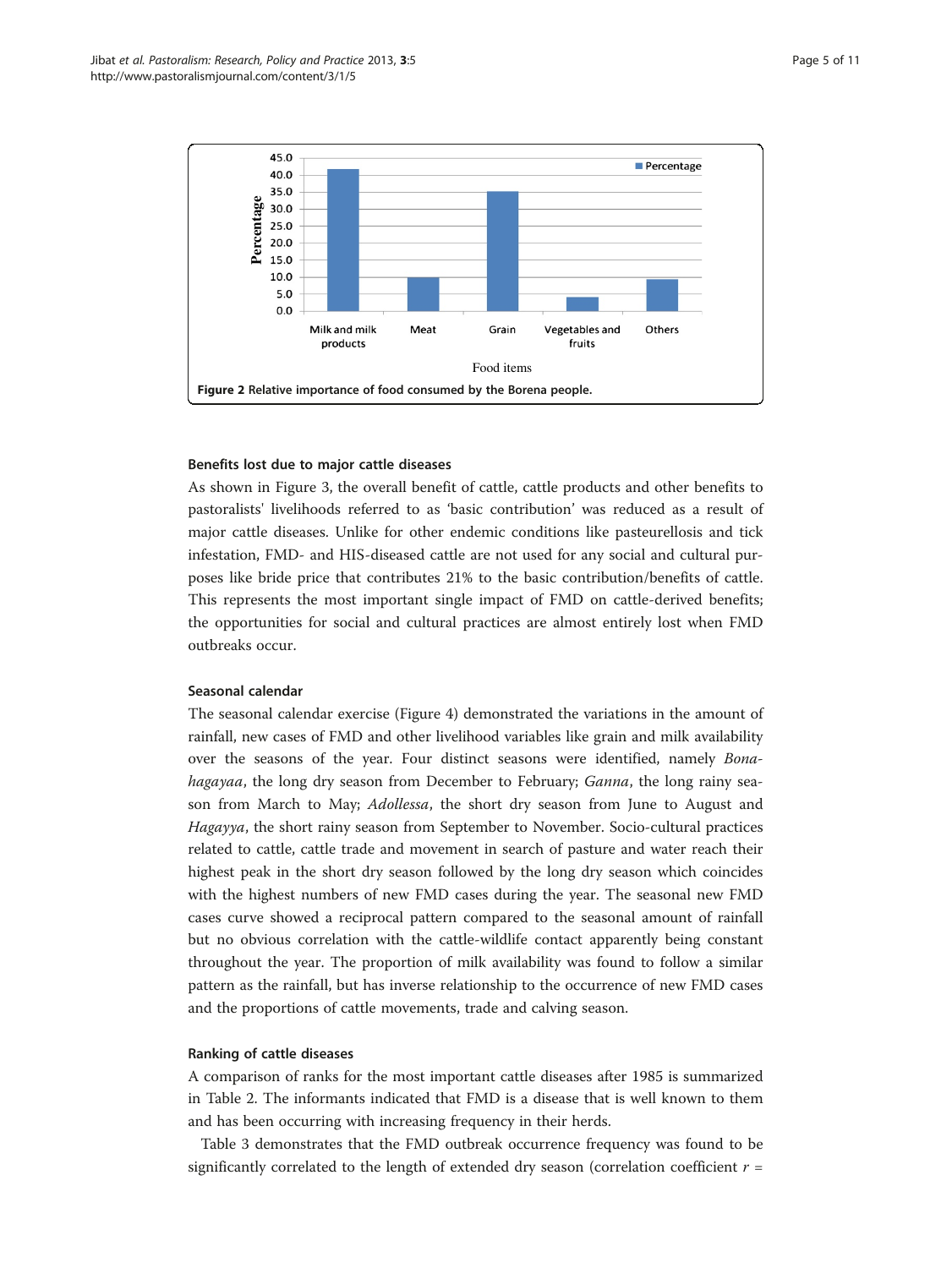Jibat et al.

| Indicators/clinical signs | $W^{\overline{P}$ values | Foot-and-mouth<br>disease | Heat-intolerance<br>syndrome | Contagious bovine<br>pleuropneumonia | <b>Pasteurellosis</b> | <b>Tick infestation</b> | <b>Blackleg</b> |
|---------------------------|--------------------------|---------------------------|------------------------------|--------------------------------------|-----------------------|-------------------------|-----------------|
| Mortality                 | $0.865*$                 | 1(0,2)                    | 0(0,1)                       | 7(6,9)                               | 6(6,9)                | 1(0,4)                  | 9(3,10)         |
| Milk reduction            | $0.783*$                 | 7(5,10)                   | 6(4,8)                       | 4(0,5)                               | 4(3,5)                | 2(0,3)                  | 4(1,4)          |
| Lameness/footsore         | $0.769*$                 | 16 (10,20)                | 0(0,6)                       | 1(0,3)                               | 0(0,0)                | 3(0,10)                 | 5(3,9)          |
| Nasal discharge           | $0.904*$                 | 0(0,2)                    | 0(0,0)                       | 6(3,14)                              | 18 (14,20)            | 0(0,4)                  | 0(0,0)          |
| Abortion                  | $0.768*$                 | 12 (5,20)                 | 6(2,10)                      | 2(0,6)                               | 1(0,5)                | 2(0,5)                  | 1(0,2)          |
| Seeking shade             | $0.809*$                 | 2(0,5)                    | 19 (10,20)                   | 2(0,5)                               | 2(0,5)                | 0(0,0)                  | 0(0,0)          |
| Hair overgrowth           | $0.821*$                 | 0(0,5)                    | 25(20,25)                    | 0(0,2)                               | 0(0,0)                | 0(0,0)                  | 0(0,0)          |
| Sudden death              | $0.943*$                 | 0(0,1)                    | 0(0,0)                       | 4(3,7)                               | 5(3,8)                | 1(0,2)                  | 15 (8,16)       |
| Salivation                | $0.783*$                 | 18 (12,25)                | 0(0,3)                       | 2(0,4)                               | 4(0,9)                | 0(0,5)                  | 0(0,2)          |
| Mouth lesion              | $0.883*$                 | 20(6,25)                  | 0(0,8)                       | 0(0,0)                               | 0(0,0)                | 0(0,0)                  | 0(0,0)          |
| Kissing sound             | $0.788*$                 | 23 (18,25)                | 0(0,2)                       | 0(0,5)                               | 0(0,6)                | 0(0,0)                  | (0,0)           |
| Panting                   | $0.806*$                 | 5(2,6)                    | 13 (12,20)                   | 5(2,8)                               | 1(0,3)                | 0(0,2)                  | 0(0,4)          |
| Morbidity                 | $0.699*$                 | 10(2,15)                  | 1(0,2)                       | 5(2,8)                               | 5(2,7)                | 2(2,5)                  | 2(1,8)          |
| Contagiousity             | $0.841*$                 | 12 (10,14)                | 1(0,4)                       | 5(3,10)                              | 4(3,5)                | 2(1,3)                  | 2(0,3)          |
| Emaciation                | $0.581*$                 | 10(4,10)                  | 5(0,8)                       | 5(0,7)                               | 3(0,5)                | 6(2,7)                  | 0(0,2)          |

<span id="page-5-0"></span>Table 1 Summarized matrix scoring (range in brackets) of major clinical signs of cattle diseases with Kendal's coefficient of concordance (W) for the median scores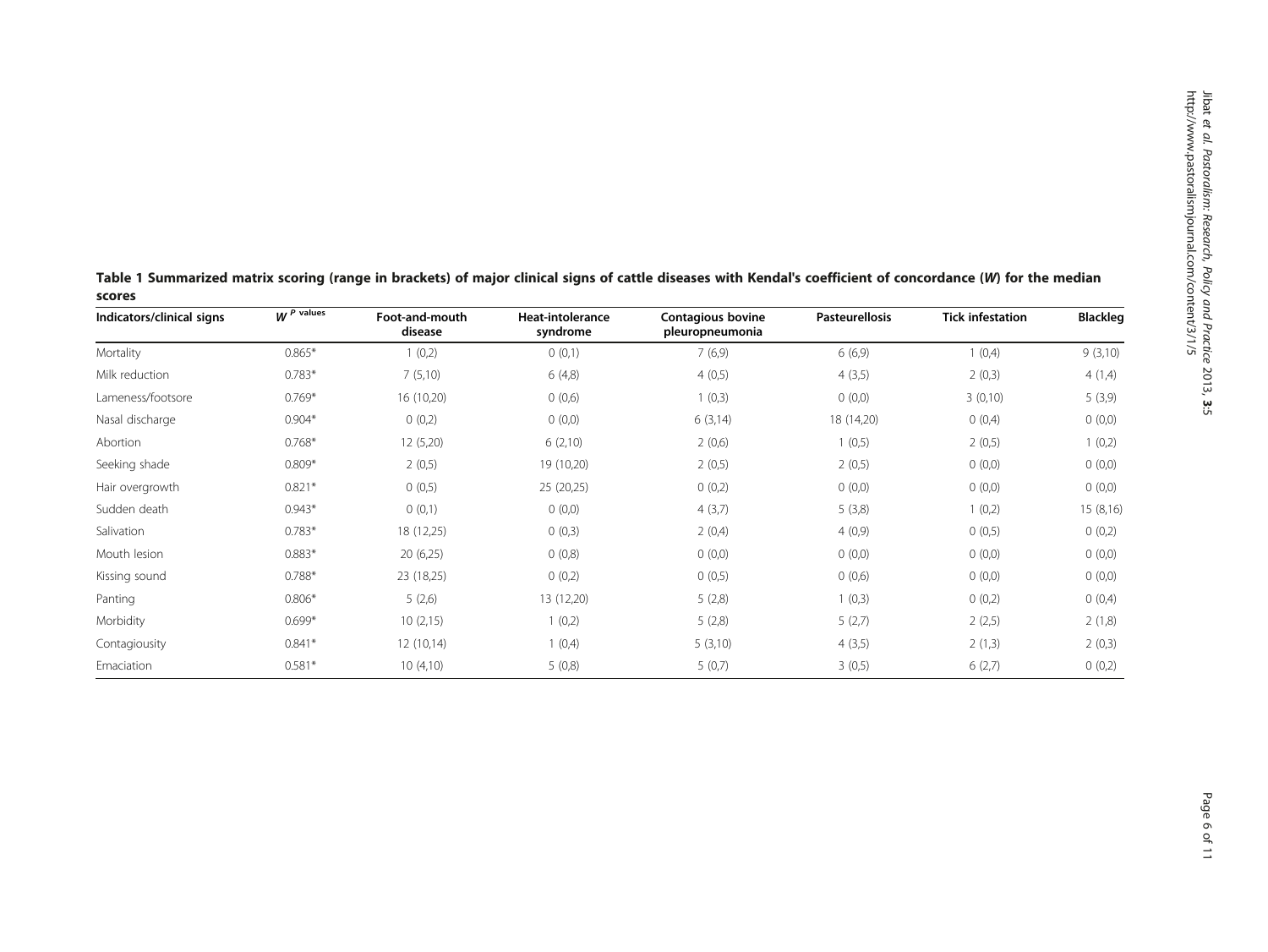<span id="page-6-0"></span>

0.377) and with occurrence of clan and tribal conflicts ( $r = 0.261$ ), but no correlation was found with drought.

#### **Discussion**

This study indicates that livestock contributes 32% to the livelihood means as a source of food, income and for other socio-economic purposes. Milk and milk products contribute 41.6% to the household food. This result is in agreement with a similar study by Cossins and Upton [\(1987\)](#page-9-0) which reports that milk accounts for 55.4% of the diet of the Borena people. According to Fielding et al. [\(2000\)](#page-9-0), at household level, milk was particularly an important food for pastoralists' children. The seasonality of food availability severely compromises the nutritional status and affects child growth and life expectancy. FMD is known to reduce milk production and can aggravate milk shortage as it predominantly occurs during dry seasons, hence exposing particularly the children and older people of pastoralists to malnutrition. Adults can better withstand shortages of animal products by using crop-derived food as a substitute (Barasa et al. [2008\)](#page-9-0).

As this study was conducted during the extended long dry season, Bona-hagayaa, when there was no crop cultivation, it was difficult to assess the impact of FMD on

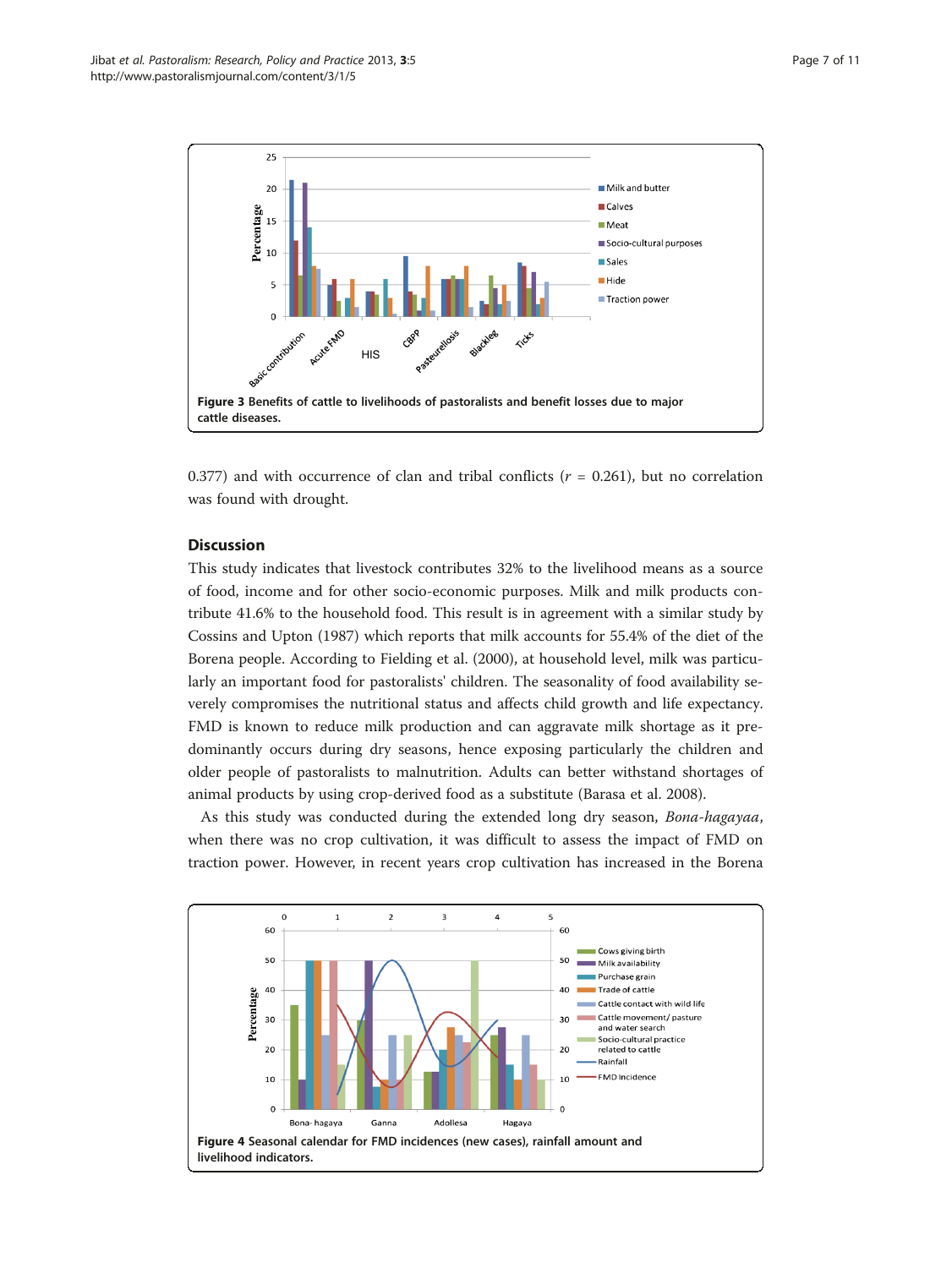<span id="page-7-0"></span>area where oxen are used to plough and harvest crops (Solomon et al. [2007](#page-10-0)). Since one of the manifestations of FMD is lameness, cattle lose their ability for hard work when affected by FMD (Radostits et al. [2006\)](#page-10-0); this would translate into food insecurity and socio-economic problems. A study done by Bayissa et al. [\(2011\)](#page-9-0) in the Borena region reveals that FMD-affected oxen do not plough for one entire crop season. Additionally, oxen affected by HIS are not used for ploughing any longer.

The clinical signs described for FMD and HIS are consistent with clinical signs and indicators described in veterinary literature and textbooks (Merck [2010;](#page-9-0) Radostits et al. [2006](#page-10-0)). The good diagnostic skills of pastoralists were also confirmed by FMD serology as done by Rufael et al. ([2008](#page-10-0)) who demonstrated that pastoralists can diagnose FMD with a positive predictive value of 93.1%. The average benefit lost due to FMD and HIS is higher than all other major cattle diseases studied.

The Borena people's life is highly linked to social and cultural practices like *Jila* titling child name, 'marriage' bride price and *Busa Gonofa* where the clans assist their members with animals in case one lost livestock to natural disaster or raids; it also involves slaughtering animals for someone who is injured or has broken bones. It is known that livestock plays a very important role in the Borena community, in terms of social and kinship ties. Thus, FMD disturbs the social harmony of Borena communities as cattle affected by FMD and HIS are not used for social and cultural purposes like bride prices or fines for dispute settlement.

According to the results from the seasonal calendar, FMD outbreaks occur mostly in the dry season when pasture is dry and reduced, water is scarce and the ground is very hard for cattle with foot lesions to move. Severely affected cattle become recumbent and lose body condition rapidly, and consequently, milk is least available for consumption. Outbreaks of FMD during this time can inflict severe stress on household food security due to its effects on milk production. During the long dry season, cattle movement peaks due to cattle trade and migration in search of pasture and water. This movement pattern is believed to be partly responsible for the introduction and spread of FMD.

According to the findings of this study, rinderpest was the most important disease before 1984, based on its impacts, but it was none of the major diseases after 1985 as it was controlled and later eradicated and declared by OIE in 2010 (OIE [2011\)](#page-9-0). FMD replaced rinderpest in the rank as the number one cattle disease after 1985, indicating that FMD is a disease that is left without intervention and has been occurring with increasing frequency in the Borena region. The increased number of new FMD cases may be due to longer dry seasons when more movement and mixing of livestock

| least important)                  |                |                          |         |      |  |  |
|-----------------------------------|----------------|--------------------------|---------|------|--|--|
| <b>Disease</b>                    | 1985 and after | t value                  | P value | SE.  |  |  |
| Rinderpest                        | -              | $\overline{\phantom{a}}$ | ۰       |      |  |  |
| Contagious bovine pleuropneumonia | 2.4            | 1.41                     | 0.18    | 0.35 |  |  |
| Blackleg                          | 4.5            | $-2.29$                  | 0.03    | 0.52 |  |  |
| Pasteurellosis                    | 4.0            | $-0.71$                  | 0.49    | 0.42 |  |  |
| Trypanosomosis                    | 4.2            | 1.43                     | 0.17    | 0.91 |  |  |
| Foot-and-mouth disease            | 1.2            | 1.43                     | 0.00    | 0.36 |  |  |

Table 2 Ranking of FMD and other major cattle diseases (rank 1 most important to 4 least important)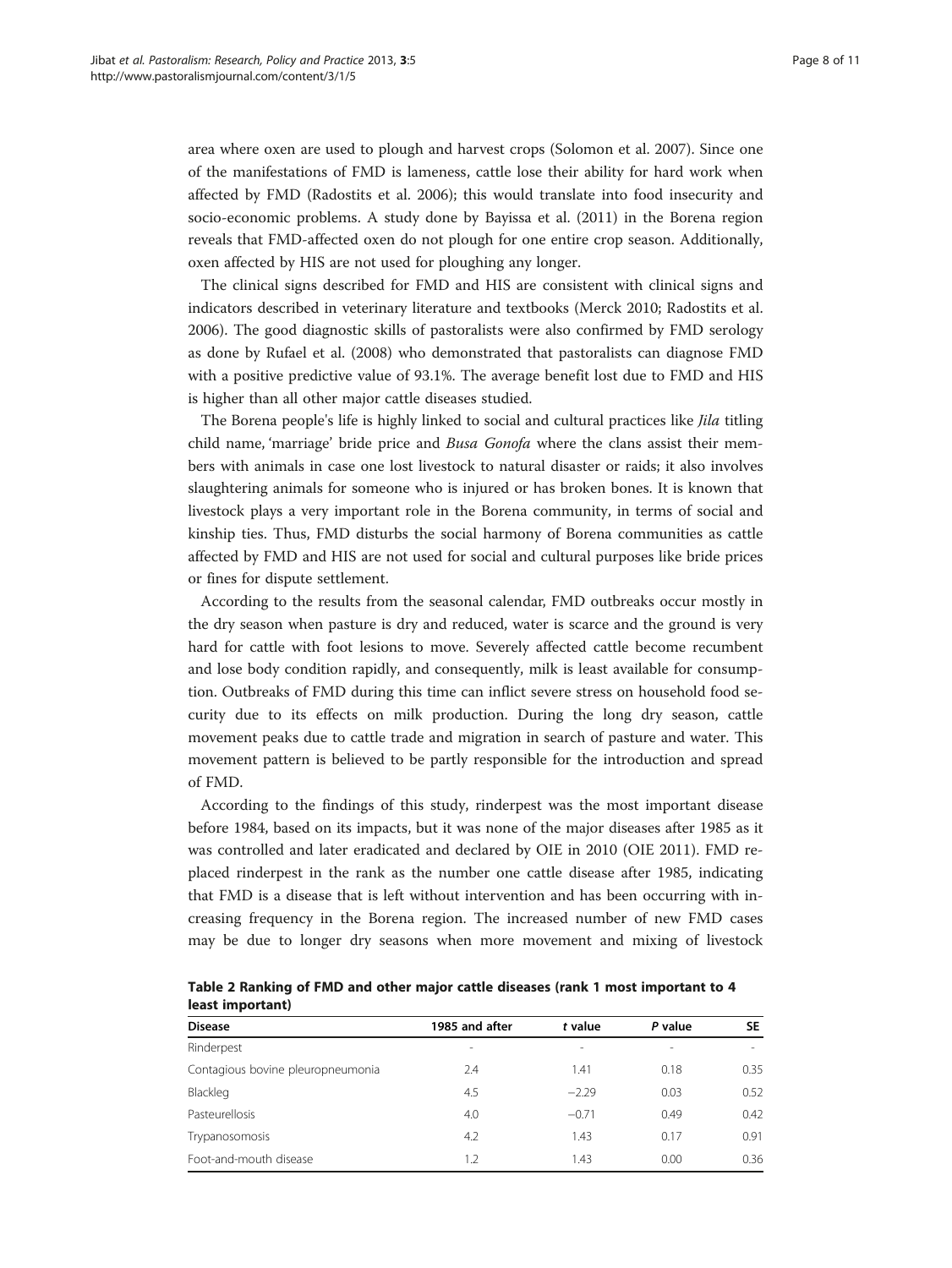|                      |                     |                      | Occurrence of: |                 |          |  |
|----------------------|---------------------|----------------------|----------------|-----------------|----------|--|
|                      |                     | <b>FMD</b> outbreaks | <b>Drought</b> | Long dry season | Conflict |  |
| <b>FMD</b> outbreaks | Pearson correlation |                      | 0.205          | $0.568*$        | 0.239    |  |
|                      | $P$ value           | 0                    | 0.089          | $\mathbf{0}$    | 0.046    |  |
| Drought              | Pearson correlation | 0.169                |                | $0.559*$        | $-0.068$ |  |
|                      | $P$ value           | 0.161                |                | $\mathbf{0}$    | 0.578    |  |
| Long dry season      | Pearson correlation | 0.377                |                |                 | 0.157    |  |
|                      | $P$ value           | 0.001                |                |                 | 0.193    |  |
| Conflict             | Pearson correlation | 0.261                |                |                 |          |  |
|                      | $P$ value           | 0.029                |                |                 |          |  |

<span id="page-8-0"></span>

\*Significantly correlated.

occurs; other factors like larger cattle and human populations might be a factor, although there is no statistical evidence of how animal and human demographics have changed over the above-mentioned period.

In the Borena pastoral area, FMD outbreaks are known to occur two to three times per year, especially during the dry period when cattle have to move long distance in search of pasture and water, possibly leading to immunosuppression resulting in higher disease susceptibility as well as to increased animal contact rates. Conflicts between clans and ethnic groups in the pastoral areas of Ethiopia additionally impede livestock husbandry and health management as the conflicts hamper access of cattle to water and grazing land resources and territories (Grimble and Wellard [1997;](#page-9-0) Conroy et al. [1998](#page-9-0)).

FMD in pastoral areas is perceived as unavoidable by pastoralists due to its endemic occurrence. For decision-makers, FMD is a minor disease due to the low productivity of pastoral herds as compared to commercial or semi-commercial dairy units. However, this study confirms the findings of Rufael et al. ([2008](#page-10-0)) that pastoralists suffer severely from the impact of FMD.

#### Conclusion

The study has shown that FMD causes losses associated with reduced animal production and affects the social as well as economic well-being of the Borena pastoralists. Further to this research, more data are necessary to assess the spatial and temporal distribution of FMD and to develop FMD control strategies that benefit the pastoralists in Ethiopia.

The limitations and shortcoming of this study could be biases and inaccuracies which resulted from the methodology of participatory appraisals, the short study time and the limited availability of data on the impacts of FMD. However, several other research studies with pastoralists in sub-Saharan Africa have shown that they have a significant recalling ability of past events, especially in relation to their animals (Catley and Admassu [2003;](#page-9-0) Catley [2005](#page-9-0)).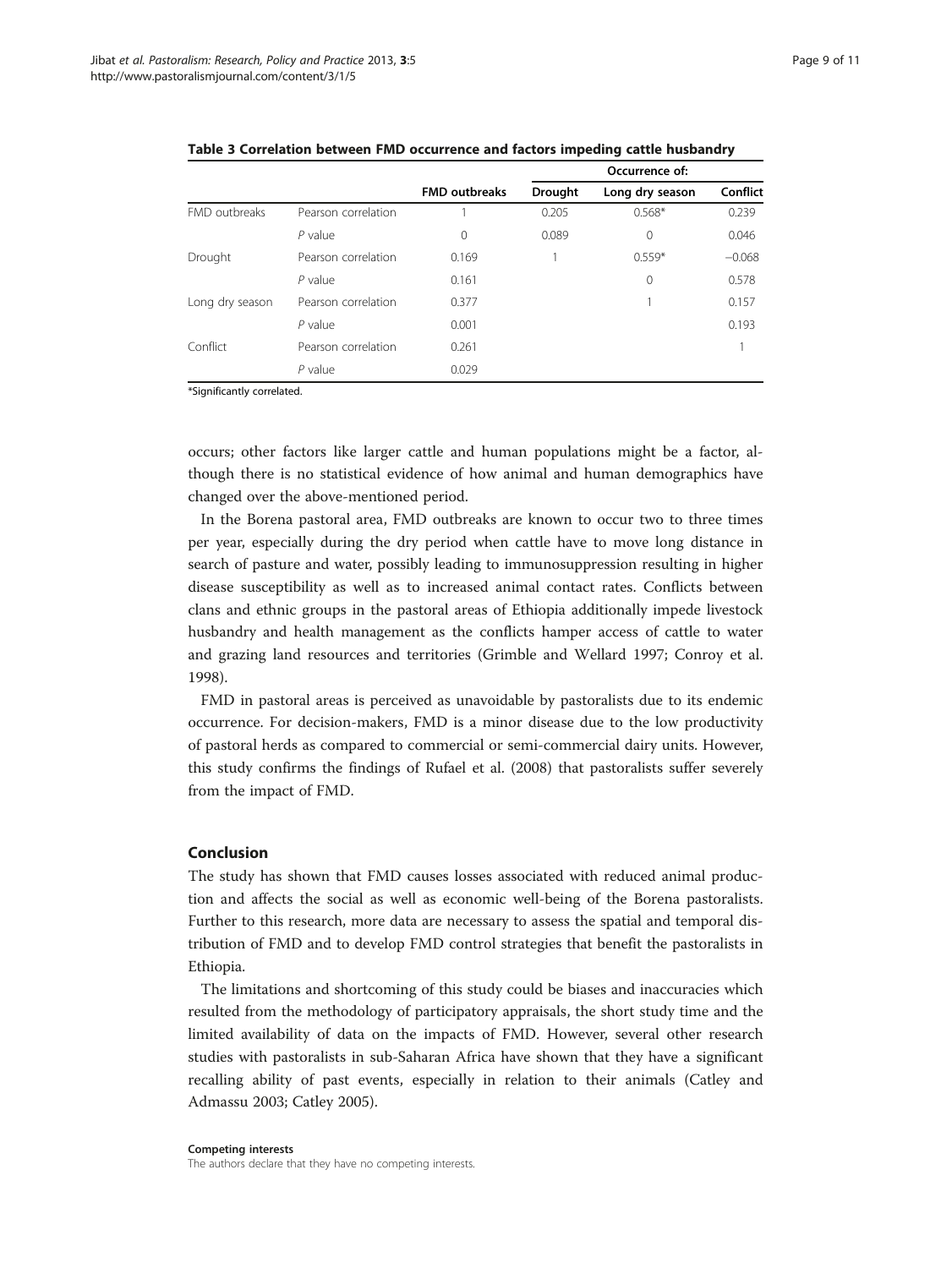#### <span id="page-9-0"></span>Authors' contributions

TJ was involved in the data collection, analysis, interpretation and write up. BA, TR, MPOB and CJP generated the research idea, validated the data, approved the analysis and rectified the final paper for publication. All authors have read and approved the final version.

#### Authors' information

TJ is a specialist in Trans-boundary animal diseases epidemiology and economics currently working for Addis Ababa University Faculty of Veterinary Medicine in Ethiopia, BA works as a senior researcher at Tufts University Feinstein International Center. TR is an epidemiologist at Ethiopian National Animal Health Diagnostics and Investigation Center. MPOB is a staff member at the Faculty of Veterinary Medicine, Freie Universität Berlin. CJP is a consultant veterinary epidemiologist in Germany.

#### **Acknowledgements**

This study was carried out within the Joint Master in Transboundary Animal Disease Management (MTADM) Programme partially funded by the ACP-EU Cooperation Programme in Higher Education EDULINK. The scholarship to attend the Joint MTADM Course was provided by DAAD (Deutscher Akademischer Austauschdienst). The authors also would like to thank Tufts University Feinstein International Center in Addis Ababa Regional Office, Dr. A. Catley, Dr. M. Barasa, Dr. Dawit Abebe and the Borena people for their contribution to the study.

#### Author details

<sup>1</sup>Faculty of Veterinary Medicine, Addis Ababa University, P.O. Box 34, Debre Zeit, Ethiopia. <sup>2</sup>Feinstein International Center, Tufts University, P.O. Box 1078, Addis Ababa, Ethiopia. <sup>3</sup>National Animal Health Diagnostics and Investigation Center, P.O. Box 34, Sebeta, Ethiopia. <sup>4</sup>Faculty of Veterinary Medicine, Freie Universität Berlin, Königsweg 67, Berlin 14163, Germany. <sup>5</sup>EpiVetGermany, Fontanestr. 12, Tramnitz 16866, Germany.

Received: 4 May 2012 Accepted: 8 January 2013 Published: 14 June 2013

#### References

- Arzt, J, B Baxt, MJ Grubman, T Jackson, N Juleff, J Rhyan, E Rieder, R Waters, and LL Rodriguez. 2011a. The pathogenesis of foot-and-mouth disease II: Viral pathways in swine, small ruminants, and wildlife; myotropism, chronic
- syndromes, and molecular virus–host interactions. Transboundary and Emerging Diseases 58(2011): 305–326. Arzt, J, N Juleff, Z Zhang, and L Rodriguez. 2011b. The pathogenesis of foot-and-mouth disease I: Viral pathways in cattle. A review. Transboundary and Emerging Diseases 58(4): 291–304. doi:[10.1111/j.1865-1682.2011.01204.x](http://dx.doi.org/10.1111/j.1865-1682.2011.01204.x).
- Barasa, M, A Catley, D Machuchu, H Laqua, E Puot, TD Kot, and D Ikiror. 2008. Foot-and-mouth disease vaccination in south Sudan: Benefit–cost analysis and livelihoods impact. Transboundary and Emerging Diseases 55: 339–351.
- Bayissa, B, G Ayelet, M Kyule, Y Jibril, and E Gelaye. 2011. Study on seroprevalence, risk factors, and economic impact of foot-and-mouth disease in Borena pastoral and agro-pastoral system, southern Ethiopia. Tropical Animal Health and Production 43(4): 759–766.
- Catley, A. 2005. Participatory epidemiology: A guide for trainers. Nairobi: African Union/Interafrican Bureau for Animal Resources.
- Catley, A, and B Admassu. 2003. Using participatory epidemiology to assess the impact of livestock diseases. FAO-OIE -AU/IBAR-IAEA consultative group meeting on contagious bovine pleuropneumonia in Africa, 12–14 November 2003. Rome: FAO Headquarters.
- Catley, A, and A Mohammed. 1996. The use of livestock-disease scoring by a primary animal-health project in Somaliland. Preventive Veterinary Medicine 28: 175–186.
- Catley, A, RT Chibunda, E Ranga, S Makungu, FT Magayane, G Magoma, MJ Madege, and W Vosloo. 2004. Participatory diagnosis of a heat-intolerance syndrome in cattle in Tanzania and association with foot-and-mouth disease. Preventive Veterinary Medicine 65: 17–30.
- Conroy, C, A Rai, N Singh, and MK Chan. 1998. Conflicts affecting participatory forest management: Some experiences from Orissa. Revised version of a paper presented at the workshop on participatory natural resource management in developing countries, Oxford, UK, 6–7 April 1998.
- Coppock, D. 1994. The Borena plateau of southern Ethiopia: Synthesis of pastoral research development and change, 1980–1991. Addis Ababa: International Livestock Research Institute.
- Cossins, N, and M Upton. 1987. The Borena pastoral system of Southern Ethiopia. Agricultural Systems 25(3): 199–218. Fielding, W, C Gullick, P Coutts, and B Sharp. 2000. An introduction to the food economy research in Southern Sudan 1994–2000. Nairobi: World Food Program and Save the Children UK.
- Grimble, R, and K Wellard. 1997. Stakeholder methodologies in natural resource management: A review of principles, contexts, experience and opportunities. Agricultural Systems 55: 173–193.
- Hughes, G, V Mioulet, R Kitching, M Woolhouse, S Andersen, and A Donaldson. 2002. Foot-and-mouth disease virus infection of sheep: Implications for diagnosis and control. The Veterinary Record 150: 724–727.

James, A, and J Rushton. 2002. The economics of foot and mouth disease. Office International des Épizooties (OIE) Scientific and Technical Review 21(3): 637–644.

- Mekonnen, H, D Beyene, T Rufael, A Feyisa, and F Abunna. 2011. Study on the prevalence of Foot and Mouth Disease in Borana and Guji zones, southern Ethiopia. Veterinary World 4(7): 293–296.
- Merck. 2010. Merck veterinary manual, 10th ed. Whitehouse Station: Merck Publishing.
- Ministry of Agriculture and Rural Development (MOARD). 2006. Foot and Mouth Disease control plan. Addis Ababa: MOARD.
- Office International des Épizooties (OIE). 2011. Rinderpest eradication. Office International des Épizooties Bulletin No. 2011–2. Paris: OIE.